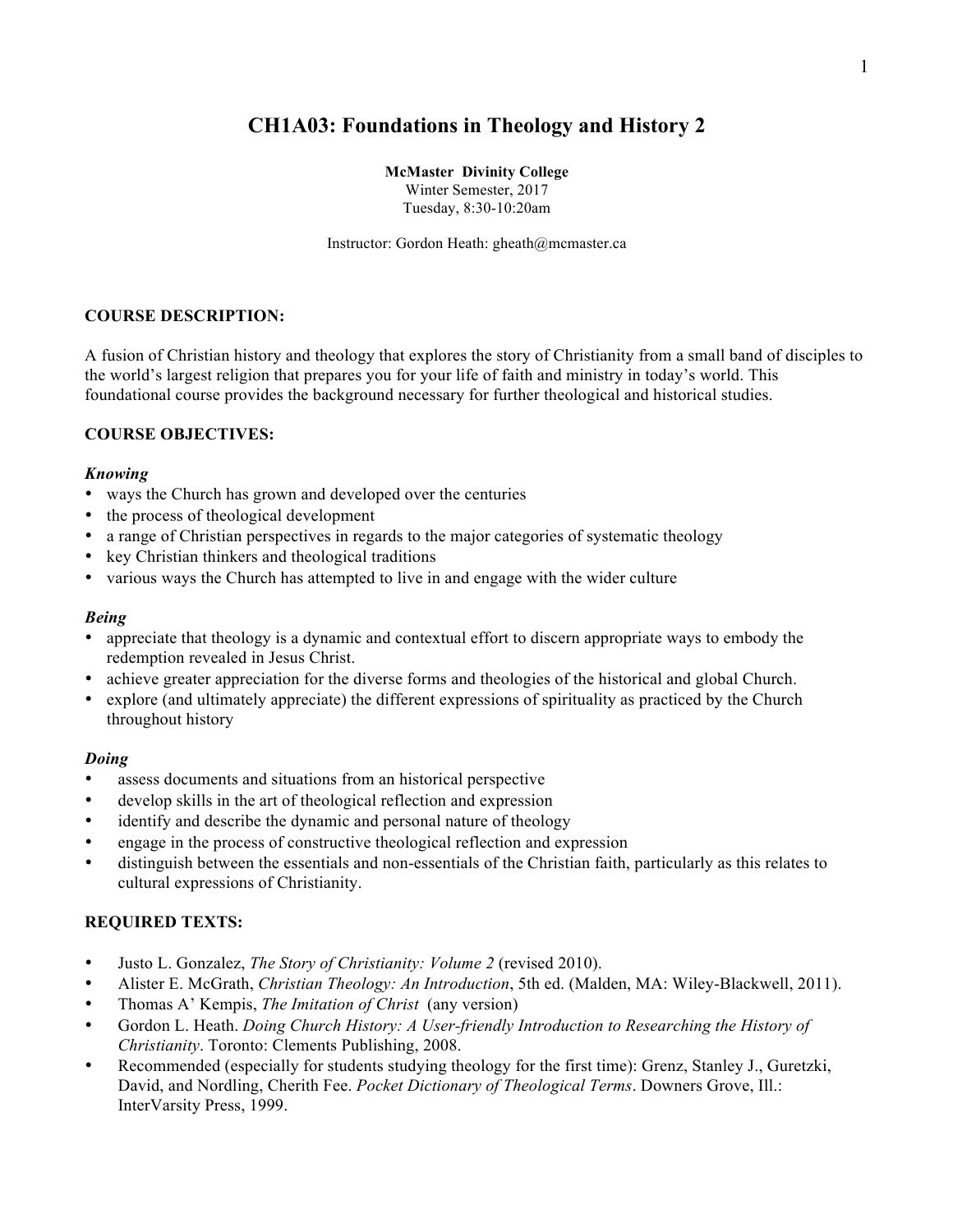#### **ASSIGNMENTS:**

This semester's assignments help students develop specific skills within the disciplines of theology and church history. We especially encourage efforts to bring creative reflection to bear on issues vital to contemporary Christian thought, life, and ministry.

- Theology Paper: Students will write a research paper in theology.
- History Paper: Students will write a research paper related to the history of the church.
- Vatican Two Interview: Students will interview a Roman Catholic priest, nun or bishop on the significance of the Second Vatican Council, and write a three-page reflection on the interview.
- Recite Apostles Creed: Each student will be required to memorize and recite the Apostles Creed once per semester. (pass/fail)

#### **GRADING:**

- Theology Paper 35%
- History Paper 35%
- Vatican Two Interview 20%
- Textbook Reading 10%
- Apostles Creed pass/fail
- Participation  $x$  factor  $(+/-)$

## **GENERAL COMMENTS:**

- Textbook Purchase: All required textbooks for this class are available from the College's book service, READ On Bookstore, Room 145, McMaster Divinity College. Texts may be purchased on the first day of class. For advance purchase, you may contact READ On Bookstore, 5 International Blvd, Etobicoke, Ontario M9W 6H3 : phone 416.620.2934; fax 416.622.2308; email books@readon.ca. Other book services may also carry the texts.
- Academic Honesty: Academic dishonesty is a serious offence that may take any number of forms, including plagiarism, the submission of work that is not one's own or for which previous credit has been obtained, and/or unauthorized collaboration with other students. Academic dishonesty can result in severe consequences, e.g., failure of the assignment, failure of the course, a notation on one's academic transcript, and/or suspension or expulsion from the College. Students are responsible for understanding what constitutes academic dishonesty. Please refer to the Divinity College Statement on Academic  $Honesty \sim \frac{http://www.mcmasterdivinity.ca/programs/rules-regulations}{}$
- Gender Inclusive Language: McMaster Divinity College uses inclusive language for human beings in worship services, student written materials, and all of its publications. In reference to biblical texts, the integrity of the original expressions and the names of God should be respected. The NRSV and TNIV are examples of the use of inclusive language for human beings. It is expected that inclusive language will be used in chapel services and all MDC assignments.
- Style: All stylistic considerations (including but not limited to questions of formatting, footnotes, and bibliographic references) must conform to the McMaster Divinity College Style Guidelines for Essays and Theses http://www.mcmasterdivinity.ca/sites/default/files/documents/mdcstyleguide.pdf Failure to observe appropriate form will result in grade reductions.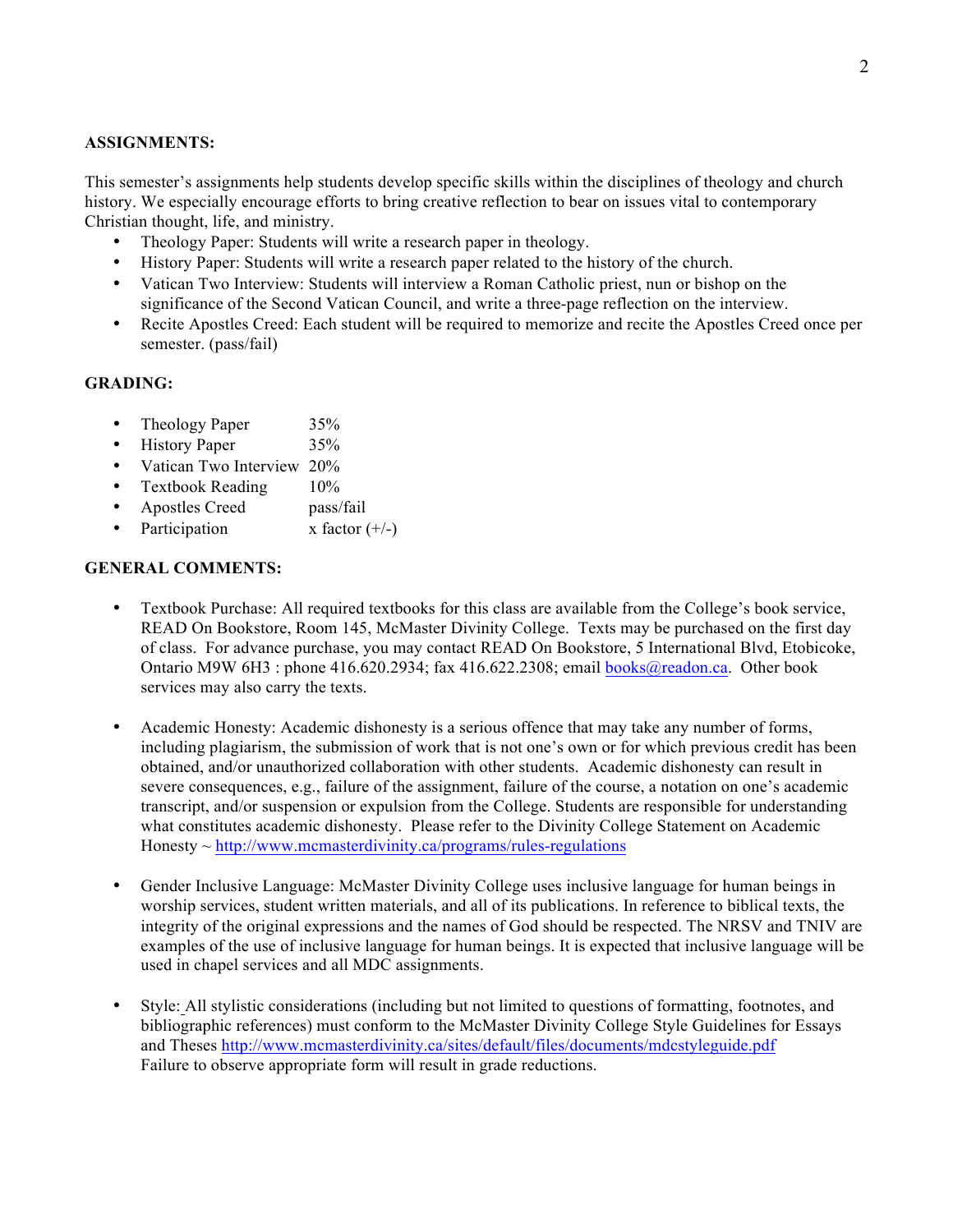- Essays must be handed in at the beginning of the class on the day they are due. All other essays will be considered to be late. Students may be exempted from the late penalty of 5% per day (not including weekends) if they attach to their essay a letter explaining the genuine emergency that delayed them. Late assignments (even ones with an extension) will not receive comments and constructive criticism from the professor, and may not be returned at the same time as the papers submitted on the due date. Submit an electronic copy on the due date or a hard copy before the due date if you are unable to be in class on the due date because of a foreknown absence.
- Please turn off your cell phone and/or pager before the class begins.
- Please do not attend class if you are ill and contagious (e.g. the flu).
- Disclaimer: This syllabus is the property of the instructor and is prepared with currently available information. The instructor reserves the right to make changes and revisions up to and including the first day of class.

# **COMMENTS ON ASSIGNMENTS:**

# • **Theology Paper: Theological Reflections Skills**

This ten-page assignment provides the opportunity to develop skills in systematic theology. The paper should develop a thesis on a theological topic/issue and detail why it is important for contemporary Christian thought, life, and/or ministry. For example, how do Arminians and Calvinists explain the purpose of prayer in light of God's sovereignty and why does it matter? The paper should take account of appropriate alternative viewpoints and draw on credible academic resources. This assignment gives you experience working in a major topic area of systematic theology. Please talk to the professor if you are unsure of a suitable topic. There are a number of ways in which this research is to be completed:

- Traditional academic research paper (5-6 pages)
	- Non-traditional formats (5-6 pages)
		- o Popular article for a church or denominational publication (2-3 pages)
		- o Popular article for a public audience, and to be posted on a blog or Facebook (2-3 pages)

## • **History Paper: Event**

This ten-page assignment provides the opportunity to develop skills in historical research is concerned with trying to gain an understanding of why a particular event in the church occurred. A clearly stated and argued thesis is central to this assignment. In order to do this, you must not only study primary sources, but also secondary sources. As you study the relevant secondary sources you will come to realize that different authors may have opposing interpretations as to why a particular event occurred. These differences are important to note and understand. See *Doing Church History* for further instructions. Please talk to the professor if you are unsure of a suitable topic. There are a number of ways in which this research is to be completed:

- Traditional academic research paper (5 pages)
- Non-traditional formats (5-6 pages)
	- o Popular article for a church or denominational publication (2-3 pages)
	- o Popular article for a public audience, and to be posted on a blog or Facebook (2-3 pages)
- **Recite Apostles Creed**